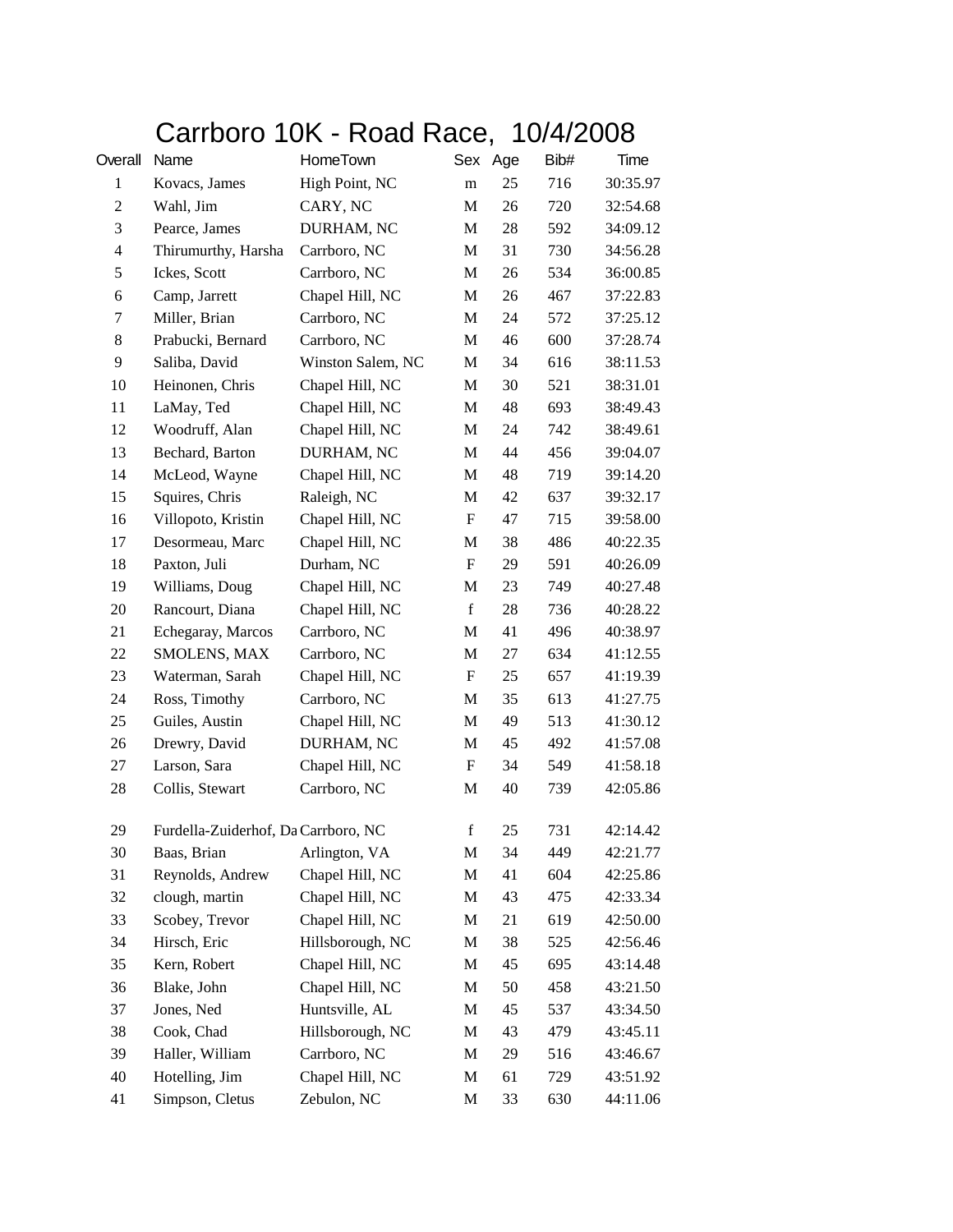| 42 | Lancaster, Charles                   | Chapel Hill, NC | М                         | 47 | 546 | 44:13.05 |
|----|--------------------------------------|-----------------|---------------------------|----|-----|----------|
| 43 | Smith, Justin                        | Mebane, NC      | m                         | 26 | 722 | 44:15.55 |
| 44 | Heaton, Brian                        | RALEIGH, NC     | $\mathbf{M}$              | 28 | 699 | 44:16.05 |
| 45 | Osborne, Luke                        | Chapel Hill, NC | M                         | 23 | 589 | 44:16.82 |
| 46 | Bailey, Phillip                      | Raleigh, NC     | M                         | 55 | 450 | 44:24.70 |
| 47 | ames, warwick                        | Chapel Hill, NC | M                         | 40 | 442 | 44:26.36 |
| 48 | Wozniak, Jason                       | Durham, NC      | M                         | 33 | 671 | 44:29.73 |
| 49 | Barnes, Leslie                       | Durham, NC      | $\mathbf f$               | 34 | 761 | 44:30.01 |
| 50 | Giovanetti, Graham                   | Carrboro, NC    | M                         | 24 | 510 | 44:38.88 |
| 51 | Horne, Meredith                      | Chapel Hill, NC | F                         | 33 | 685 | 44:40.27 |
| 52 | Dudley, Cosby                        | Chapel Hill, NC | m                         | 48 | 493 | 44:47.19 |
| 53 | Cohn, Dov                            | Chapel Hill, NC | M                         | 39 | 477 | 44:49.53 |
| 54 | Herman-Giddens, Greg Chapel Hill, NC |                 | $\mathbf{M}$              | 47 | 524 | 44:54.43 |
| 55 | Weaver, Robyn                        | Chapel Hill, NC | F                         | 46 | 659 | 45:08.58 |
| 56 | O'Brien, Tim                         | Durham, NC      | M                         | 56 | 743 | 45:26.86 |
| 57 | Tanner, Bradley                      | Chapel Hill, NC | M                         | 46 | 643 | 45:29.69 |
| 58 | Baker-Smith, Carissa                 | Durham, NC      | F                         | 32 | 451 | 45:32.63 |
| 59 | Young, Croft                         | Chapel Hill, NC | m                         | 35 | 734 | 45:41.29 |
| 60 | Hopkins, Brett                       | Chapel Hill, NC | M                         | 28 | 753 | 45:41.44 |
| 61 | Lee, Greg                            | Chapel Hill, NC | M                         | 35 | 552 | 45:46.01 |
| 62 | Savage, Scott                        | Raleigh, NC     | M                         | 31 | 618 | 45:48.06 |
| 63 | Shaffer, Kevin                       | Richmond, VA    | M                         | 31 | 623 | 45:48.49 |
| 64 | Clough, Jenny                        | Chapel Hill, NC | $\boldsymbol{\mathrm{F}}$ | 44 | 474 | 45:49.69 |
| 65 | Northen, John                        | Chapel Hill, NC | M                         | 58 | 584 | 45:50.01 |
| 66 | Horita, Haruhito                     | DURHAM, NC      | M                         | 31 | 529 | 45:53.16 |
| 67 | Graves, Lee                          | Carrboro, NC    | M                         | 48 | 727 | 46:15.01 |
| 68 | Wilkinson, Kari                      | Mebane, NC      | F                         | 47 | 758 | 46:18.55 |
| 69 | Carmouche, Kristen                   | Chapel Hill, NC | $\boldsymbol{\mathrm{F}}$ | 34 | 469 | 46:22.25 |
| 70 | Crawford, Jason                      | Chapel Hill, NC | m                         | 32 | 721 | 46:22.95 |
| 71 | Runkle, Paul                         | Chapel Hill, NC | M                         | 43 | 614 | 46:28.89 |
| 72 | Anderson, Christy                    | Chapel Hill, NC | $\boldsymbol{\mathrm{F}}$ | 26 | 445 | 46:34.46 |
| 73 | Dreher, Doug                         | Chapel Hill, NC | М                         | 50 | 491 | 46:34.80 |
| 74 | Charney, Amy                         | Chapel Hill, NC | $\boldsymbol{\mathrm{F}}$ | 40 | 705 | 46:35.10 |
| 75 | Davis, Beth                          | Chapel Hill, NC | F                         | 39 | 728 | 46:35.20 |
| 76 | Williams, Charlie                    | Chapel Hill, NC | M                         | 41 | 664 | 46:44.48 |
| 77 | Brady, Ann                           | Mebane, NC      | $\boldsymbol{\mathrm{F}}$ | 52 | 465 | 46:48.23 |
| 78 | Fish, Eric                           | Carrboro, NC    | M                         | 35 | 499 | 46:51.63 |
| 79 | Werder, Emily                        | Chapel Hill, NC | $\boldsymbol{\mathrm{F}}$ | 25 | 709 | 47:06.29 |
| 80 | Taylor, Ken                          | Chapel Hill, NC | M                         | 45 | 646 | 47:07.99 |
| 81 | Osmond, Christopher                  | Chapel Hill, NC | M                         | 39 | 590 | 47:13.22 |
| 82 | Jaspers, Ilona                       | Carrboro, NC    | $\boldsymbol{\mathrm{F}}$ | 39 | 536 | 47:16.15 |
| 83 | Lewis, Adrienne                      | Chapel Hill, NC | F                         | 21 | 554 | 47:18.70 |
| 84 | Campbell, Jack                       | Chapel Hill, NC | M                         | 38 | 468 | 47:21.13 |
| 85 | Grubbs, Stephanie                    | Chapel Hill, NC | $\boldsymbol{\mathrm{F}}$ | 37 | 676 | 47:24.13 |
|    |                                      |                 |                           |    |     |          |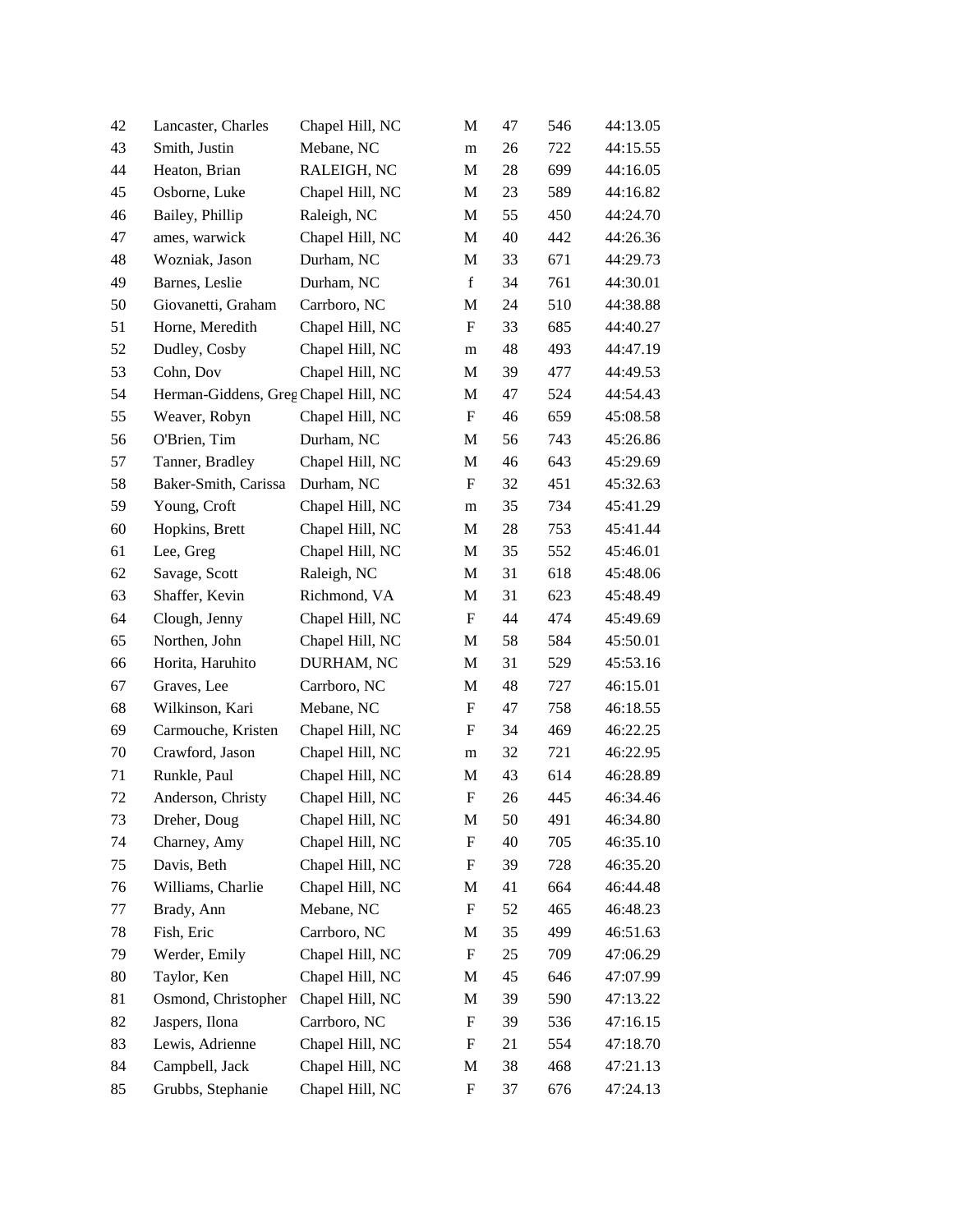| 86  | McCoy, Ahrin                         | Ft. Bragg, NC       | M                         | 29 | 568 | 47:29.03 |
|-----|--------------------------------------|---------------------|---------------------------|----|-----|----------|
| 87  | lenox, Macy                          | Charlottesville, VA | F                         | 36 | 677 | 47:37.07 |
| 88  | Storrow, Joel                        | Asheville, NC       | M                         | 50 | 684 | 47:48.75 |
| 89  | Holland, Holly                       | Chapel Hill, NC     | $\boldsymbol{\mathrm{F}}$ | 46 | 527 | 47:57.83 |
| 90  | Atkins, Tim                          | Chapel Hill, NC     | M                         | 35 | 760 | 48:06.73 |
| 91  | Webster, Cindy                       | Chapel Hill, NC     | $\boldsymbol{\mathrm{F}}$ | 44 | 660 | 48:08.73 |
| 92  | Markham, Anthony                     | Sanford, NC         | M                         | 31 | 562 | 48:17.67 |
| 93  | Kohrman, Richard                     | Mebane, NC          | M                         | 60 | 542 | 48:20.07 |
| 94  | Heaton, Betsy                        | RALEIGH, NC         | $\boldsymbol{\mathrm{F}}$ | 25 | 698 | 48:22.46 |
| 95  | Gomez, Jose                          | Chapel Hill, NC     | M                         | 26 | 512 | 48:35.19 |
| 96  | Wander, Anne                         | Chapel Hill, NC     | F                         | 47 | 723 | 48:37.19 |
| 97  | Wood, Wendy                          | Chapel Hill, NC     | $\mathbf f$               | 37 | 732 | 48:44.48 |
| 98  | Larson, Claire                       | Chapel Hill, NC     | F                         | 24 | 548 | 49:09.58 |
| 99  | Sharpless, Norman                    | Unknown, NA         | M                         | 42 | 759 | 49:11.01 |
| 100 | Phillips, J                          | Chapel Hill, NC     | M                         | 55 | 598 | 49:11.80 |
| 101 | Linney, Kristen                      | Durham, NC          | F                         | 34 | 555 | 49:13.41 |
| 102 | Weiler, Tina                         | Chapel Hill, NC     | F                         | 35 | 702 | 49:14.08 |
| 103 | Kushner, Nicole                      | Chapel Hill, NC     | $\mathbf f$               | 39 | 726 | 49:30.33 |
| 104 | Dickinson, Mary                      | Chapel Hill, NC     | F                         | 25 | 487 | 49:39.76 |
| 105 | Davis, Stephen                       | Durham, NC          | M                         | 55 | 718 | 49:44.45 |
| 106 | Neeley, Ned                          | DURHAM, NC          | $\mathbf M$               | 48 | 580 | 49:47.53 |
| 107 | Perz, Jessy                          | Carrboro, NC        | F                         | 21 | 594 | 49:53.90 |
| 108 | Simmons, Hannah                      | Carrboro, NC        | F                         | 21 | 628 | 50:00.23 |
| 109 | Beatty, Brian                        | Hillsborough, NC    | M                         | 45 | 686 | 50:01.46 |
| 110 | Rice, David                          | Durham, NC          | M                         | 49 | 757 | 50:03.13 |
| 111 | Krause, Kaley                        | Chapel Hill, NC     | F                         | 22 | 544 | 50:10.91 |
| 112 | McClure, Rob                         | Chapel Hill, NC     | M                         | 43 | 565 | 50:14.68 |
| 113 | brown, nathan                        | Durham, NC          | M                         | 36 | 466 | 50:19.11 |
| 114 | REED, NICOLE                         | Raleigh, NC         | F                         | 26 | 603 | 50:40.21 |
| 115 | Bradshaw, Michael                    | Chapel Hill, NC     | M                         | 25 | 697 | 50:42.71 |
| 116 | Puckett, Jeff                        | Durham, NC          | M                         | 31 | 601 | 50:44.67 |
| 117 | Kerick, Steven                       | Morrisville, NC     | M                         | 28 | 539 | 50:55.14 |
| 118 | Fuchs, Erin                          | Carrboro, NC        | F                         | 30 | 504 | 50:57.25 |
| 119 | Meredith, Dave                       | Durham, NC          | M                         | 40 | 570 | 50:58.03 |
| 120 | Barnett, Susan                       | Carrboro, NC        | F                         | 47 | 454 | 50:58.93 |
| 121 | Disser, Brooke                       | Carrboro, NC        | F                         | 26 | 489 | 51:12.48 |
| 122 | Ollila, David                        | Chapel Hill, NC     | М                         | 44 | 744 | 51:17.42 |
| 123 | Clemmons, Christophe Chapel Hill, NC |                     | M                         | 41 | 473 | 51:20.59 |
| 124 | Dupont, Alexandra                    | Carrboro, NC        | F                         | 23 | 495 | 51:34.70 |
| 125 | Neuman, Michael                      | Carrboro, NC        | M                         | 25 | 583 | 51:44.51 |
| 126 | Lane, Walter                         | Chapel Hill, NC     | M                         | 58 | 675 | 51:44.95 |
| 127 | Van Sant, Laura                      | Chapel Hill, NC     | F                         | 42 | 652 | 51:47.63 |
| 128 | McCulloch, Jill                      | Durham, NC          | F                         | 39 | 681 | 51:48.03 |
| 129 | Heetderks, Elizabeth                 | Chapel Hill, NC     | F                         | 37 | 519 | 51:50.27 |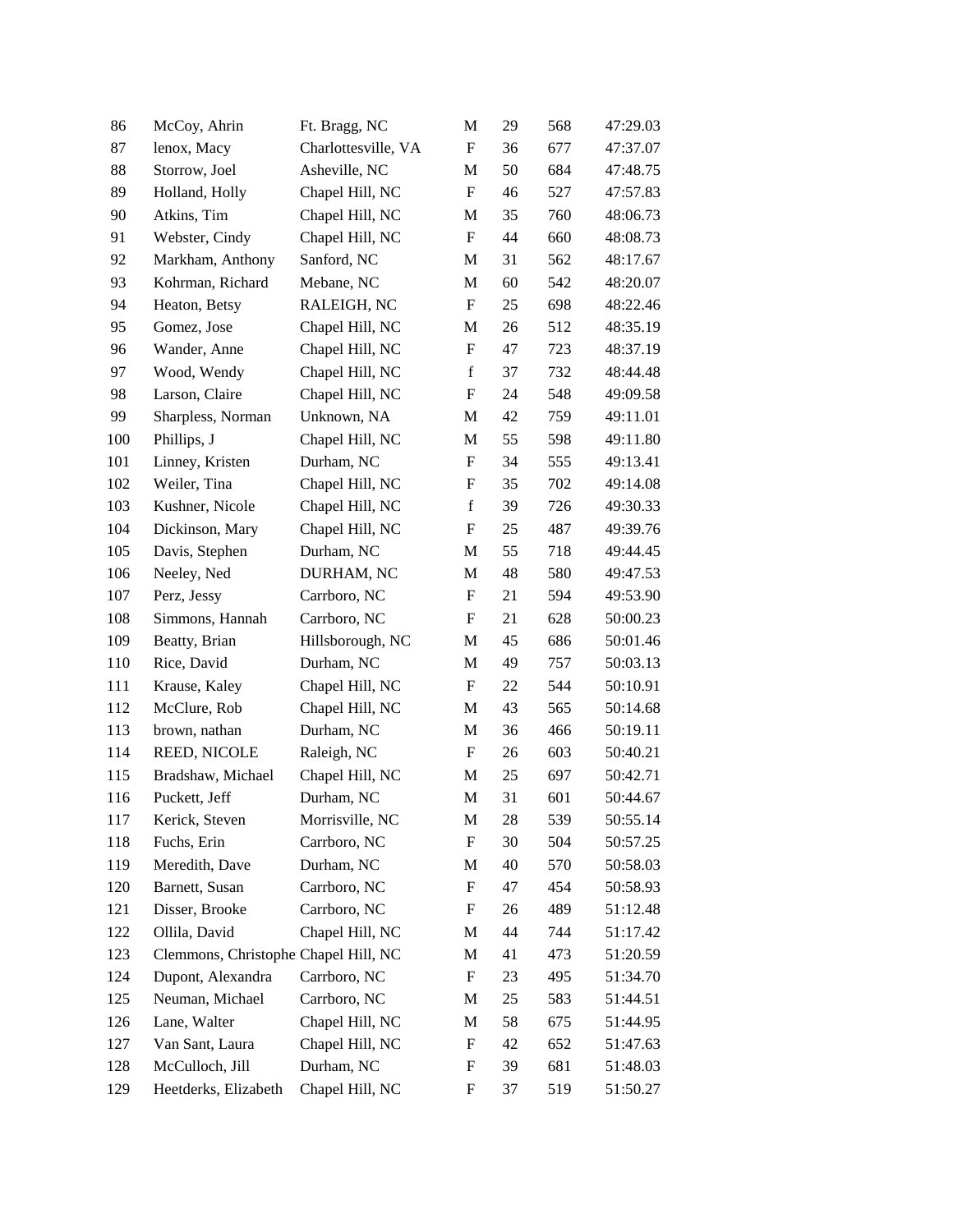| 130 | Fuchs, Stephen                         | Carrboro, NC     | M                         | 30 | 505 | 51:50.59 |
|-----|----------------------------------------|------------------|---------------------------|----|-----|----------|
| 131 | Collins, Leslie                        | Chapel Hill, NC  | $\boldsymbol{\mathrm{F}}$ | 45 | 478 | 51:51.48 |
| 132 | Harvey, Grant                          | Durham, NC       | M                         | 37 | 518 | 51:56.25 |
| 133 | Hollmann, Lena                         | Cary, NC         | F                         | 57 | 528 | 52:05.25 |
| 134 | Van Ark, Gwen                          | Chapel Hill, NC  | F                         | 44 | 650 | 52:14.45 |
| 135 | Frantz, Rachel                         | Chapel Hill, NC  | F                         | 23 | 503 | 52:15.04 |
| 136 | Settlemires, Ivy                       | Chapel Hill, NC  | F                         | 23 | 622 | 52:33.02 |
| 137 | Bomba, Lauren                          | Carrboro, NC     | F                         | 24 | 461 | 52:41.73 |
| 138 | Riggsbee, Adam                         | Chapel Hill, NC  | M                         | 32 | 607 | 52:54.52 |
| 139 | Singer, Amy                            | Hillsborough, NC | $\boldsymbol{\mathrm{F}}$ | 31 | 631 | 52:56.33 |
| 140 | Anderson, Thad                         | Chapel Hill, NC  | M                         | 28 | 446 | 52:58.12 |
| 141 | Bozard, Lewis                          | Greensboro, NC   | M                         | 37 | 464 | 53:05.29 |
| 142 | Mabrey, Tom                            | Durham, NC       | M                         | 50 | 558 | 53:06.30 |
| 143 | Mouw, Sheri                            | Chapel Hill, NC  | F                         | 40 | 579 | 53:10.72 |
| 144 | McConnell, Elizabeth                   | Chapel Hill, NC  | F                         | 34 | 566 | 53:11.99 |
| 145 | Stucke, Sarah                          | Carrboro, NC     | F                         | 31 | 642 | 53:15.66 |
| 146 | Adams, Eric                            | Pittsboro, NC    | M                         | 35 | 711 | 53:22.13 |
| 147 | Starling, Anna                         | Charlotte, NC    | $\boldsymbol{\mathrm{F}}$ | 27 | 638 | 53:26.66 |
| 148 | Crume, Richard                         | Chapel Hill, NC  | M                         | 55 | 710 | 53:34.23 |
| 149 | Love, Ryan Elizabeth                   | CARY, NC         | F                         | 26 | 557 | 53:36.21 |
| 150 | Baron, Naomi                           | Chapel Hill, NC  | F                         | 53 | 680 | 53:41.84 |
| 151 | Strickland, Samantha                   | Carrboro, NC     | M                         | 22 | 641 | 53:52.58 |
| 152 | Hendrickson, Kristen                   | Durham, NC       | $\boldsymbol{\mathrm{F}}$ | 27 | 523 | 53:53.02 |
| 153 | McCormick, Maggie                      | Chapel Hill, NC  | F                         | 26 | 567 | 53:55.76 |
| 154 | Clossick, Tina                         | Chapel Hill, NC  | F                         | 37 | 733 | 53:58.12 |
| 155 | Messenger, Andy                        | Fort Smith, AR   | m                         | 35 | 737 | 54:17.88 |
| 156 | McGlinn, Lisa                          | Chapel Hill, NC  | F                         | 39 | 569 | 54:20.58 |
| 157 | Richelson, Jonathan                    | Chapel Hill, NC  | m                         | 28 | 738 | 54:43.41 |
| 158 | Aljure, Gontran                        | Chapel Hill, NC  | M                         | 26 | 361 | 54:49.19 |
| 159 | Ghio, Andrew                           | Chapel Hill, NC  | M                         | 53 | 692 | 54:54.51 |
| 160 | Madden, Michael                        | Chapel Hill, NC  | M                         | 53 | 560 | 54:54.76 |
| 161 | Neiser, Anne-Marie                     | Chapel Hill, NC  | $\boldsymbol{\mathrm{F}}$ | 28 | 581 | 54:55.99 |
| 162 | White, Daniel                          | Mebane, NC       | M                         | 36 | 662 | 54:57.64 |
| 163 | Boone, Joan                            | Efland, NC       | $\mathbf F$               | 55 | 462 | 55:00.61 |
| 164 | Kohrman, Eliza                         | Mebane, NC       | F                         | 15 | 541 | 55:04.77 |
| 165 | Ratcliffe, Robert                      | Chapel Hill, NC  | M                         | 39 | 602 | 55:10.59 |
| 166 | Cannon, Kate                           | Chapel Hill, NC  | $\mathbf f$               | 26 | 751 | 55:13.16 |
| 167 | Doyle, Carrie                          | Hillsborough, NC | $\mathbf f$               | 35 | 714 | 55:29.01 |
| 168 | Hemmerdinger, Katrin: Hillsborough, NC |                  | F                         | 43 | 522 | 55:30.72 |
| 169 | Mineer, Mike                           | Bear Creek, NC   | M                         | 40 | 575 | 55:32.83 |
| 170 | Richelson, Jennifer                    | Chapel Hill, NC  | $\mathbf F$               | 26 | 606 | 55:35.56 |
| 171 | <b>BARRY, BILL</b>                     | Chapel Hill, NC  | M                         | 34 | 455 | 55:45.26 |
| 172 | Hardy, Ralph                           | Chapel Hill, NC  | M                         | 48 | 517 | 55:55.10 |
| 173 | Gisler, Sandro                         | Raleigh, NC      | M                         | 35 | 511 | 55:55.40 |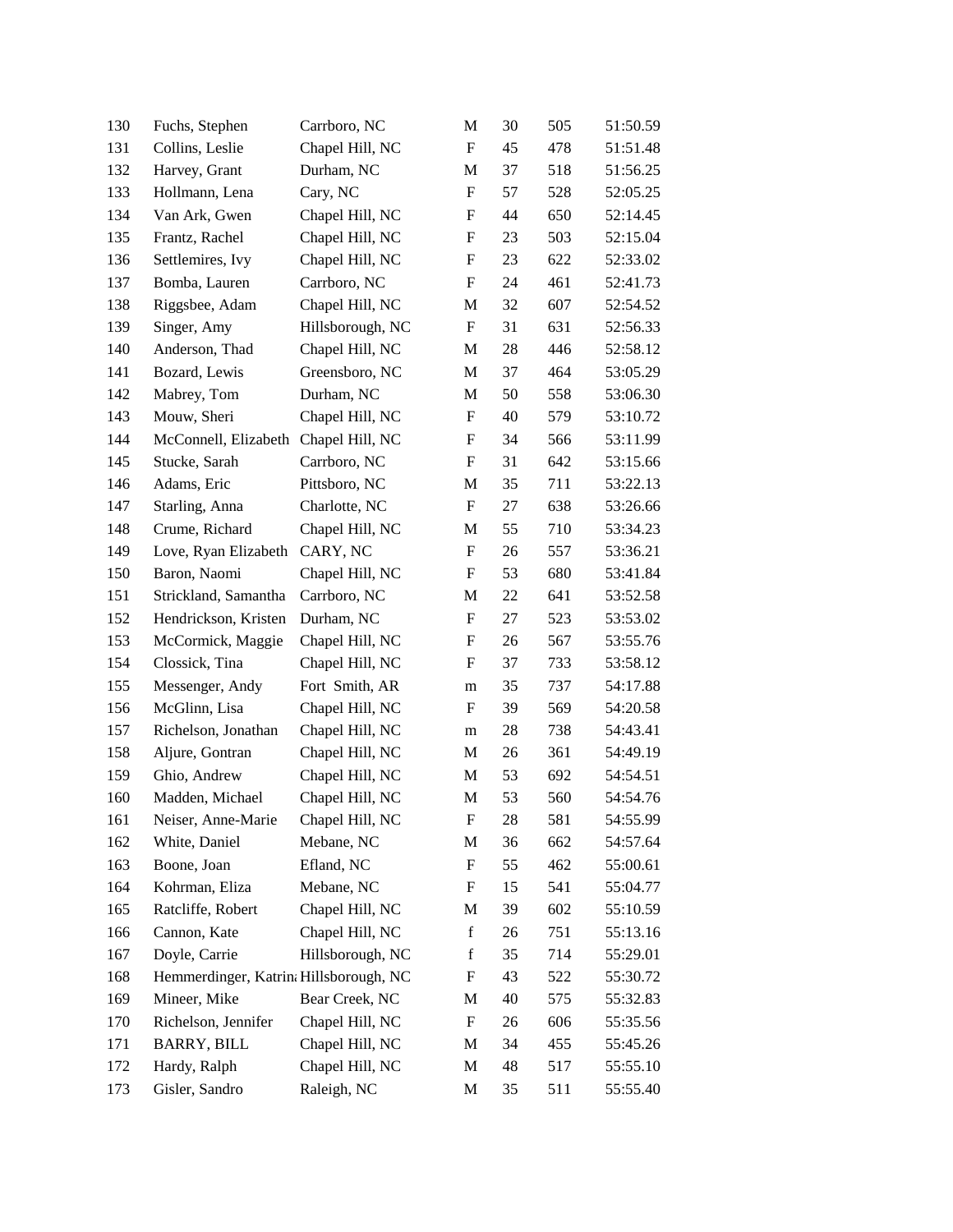| 174 | Smith, Samantha                        | Chapel Hill, NC | $\mathbf F$               | 20 | 632 | 56:00.57   |
|-----|----------------------------------------|-----------------|---------------------------|----|-----|------------|
| 175 | Sammon, Aileen                         | Chapel Hill, NC | F                         | 20 | 617 | 56:06.27   |
| 176 | Ollila, Mary                           | Chapel Hill, NC | $\boldsymbol{\mathrm{F}}$ | 43 | 745 | 56:13.90   |
| 177 | Coggins, Elizabeth                     | Chapel Hill, NC | $\mathbf F$               | 26 | 476 | 56:14.50   |
| 178 | Diebolt, Whitney                       | DURHAM, NC      | $\mathbf F$               | 29 | 488 | 56:14.71   |
| 179 | Phillips, Chad                         | Chapel Hill, NC | M                         | 29 | 735 | 56:15.26   |
| 180 | Castellano, Kris                       | Chapel Hill, NC | F                         | 39 | 471 | 56:27.01   |
| 181 | O'Hare-Griffith, Kimbe Chapel Hill, NC |                 | F                         | 43 | 586 | 56:27.29   |
| 182 | Shubert, Tiffany                       | Chapel Hill, NC | F                         | 38 | 626 | 56:31.24   |
| 183 | Shull, DeeDee                          | Chapel Hill, NC | $\boldsymbol{\mathrm{F}}$ | 45 | 627 | 56:39.56   |
| 184 | Soeters, Lisa                          | Chapel Hill, NC | F                         | 53 | 635 | 57:07.92   |
| 185 | Min, John                              | Chapel Hill, NC | M                         | 38 | 573 | 57:10.29   |
| 186 | Orr, Catherine                         | Richmond, VA    | F                         | 25 | 588 | 57:11.39   |
| 187 | Board, John                            | Chapel Hill, NC | M                         | 48 | 459 | 57:12.91   |
| 188 | Schaecher, Laurie                      | Chapel Hill, NC | $\mathbf f$               | 37 | 746 | 57:14.26   |
| 189 | Tanoue, Eduardo                        | Chapel Hill, NC | M                         | 30 | 644 | 57:25.37   |
| 190 | Rodriguez, Diana                       | Chapel Hill, NC | F                         | 26 | 609 | 57:25.52   |
| 191 | White, Adam                            | Durham, NC      | M                         | 32 | 661 | 57:27.65   |
| 192 | Witherow, Amy                          | Durham, NC      | F                         | 32 | 668 | 57:46.21   |
| 193 | Meshnick, Steven                       | Chapel Hill, NC | M                         | 56 | 694 | 57:47.53   |
| 194 | Rice, Stephanie                        | Hickory, NC     | F                         | 25 | 605 | 57:51.09   |
| 195 | Perlmutt, Olivia                       | Chapel Hill, NC | F                         | 25 | 593 | 58:05.37   |
| 196 | Carlstein, Ed                          | Chapel Hill, NC | M                         | 50 | 683 | 58:05.58   |
| 197 | carlstein, joey                        | Chapel Hill, NC | m                         | 12 | 682 | 58:16.96   |
| 198 | Daley, Tamara                          | Carrboro, NC    | F                         | 35 | 483 | 58:19.55   |
| 199 | Bouthillette, Amy                      | Saxapahaw, NC   | F                         | 31 | 463 | 58:24.53   |
| 200 | Wollish, Amy                           | Carrboro, NC    | F                         | 24 | 670 | 58:33.18   |
| 201 | Schneider, Robert                      | DURHAM, NC      | M                         | 41 | 689 | 58:39.41   |
| 202 | Wayson, George                         | Durham, NC      | M                         | 47 | 658 | 58:51.32   |
| 203 | Robertson, Nicole                      | Durham, NC      | $\mathbf f$               | 27 | 703 | 58:51.44   |
| 204 | Cook, Kathleen                         | Carrboro, NC    | ${\bf F}$                 | 25 | 480 | 58:54.77   |
| 205 | Vaughn, Libby                          | Carrboro, NC    | F                         | 37 | 688 | 58:57.06   |
| 206 | DelliGatti, Sarah                      | Durham, NC      | F                         | 26 | 484 | 59:00.02   |
| 207 | Baluss, Jessica                        | Raleigh, NC     | F                         | 31 | 452 | 59:00.28   |
| 208 | Kernick, Sean                          | Raleigh, NC     | m                         | 31 | 754 | 59:09.33   |
| 209 | Rigsbee, Carol                         | Chapel Hill, NC | F                         | 49 | 608 | 59:11.95   |
| 210 | Anderson, Sheelagh                     | Chapel Hill, NC | F                         | 61 | 674 | 59:30.38   |
| 211 | Michaels, Paula                        | Chapel Hill, NC | F                         | 42 | 571 | 59:42.37   |
| 212 | Towe, Elizabeth                        | Carrboro, NC    | F                         | 42 | 687 | 1:00:01.58 |
| 213 | Laughlin, Shannon                      | Durham, NC      | f                         | 32 | 724 | 1:00:02.18 |
| 214 | Montgomery, Martha                     | Durham, NC      | f                         | 26 | 725 | 1:00:02.35 |
| 215 | Burns, Lynne                           | Chapel Hill, NC | F                         | 44 | 706 | 1:00:04.26 |
| 216 | Williams, Jay                          | Raleigh, NC     | M                         | 37 | 665 | 1:00:17.01 |
| 217 | Williams, Cameron                      | Raleigh, NC     | M                         | 12 | 663 | 1:00:17.77 |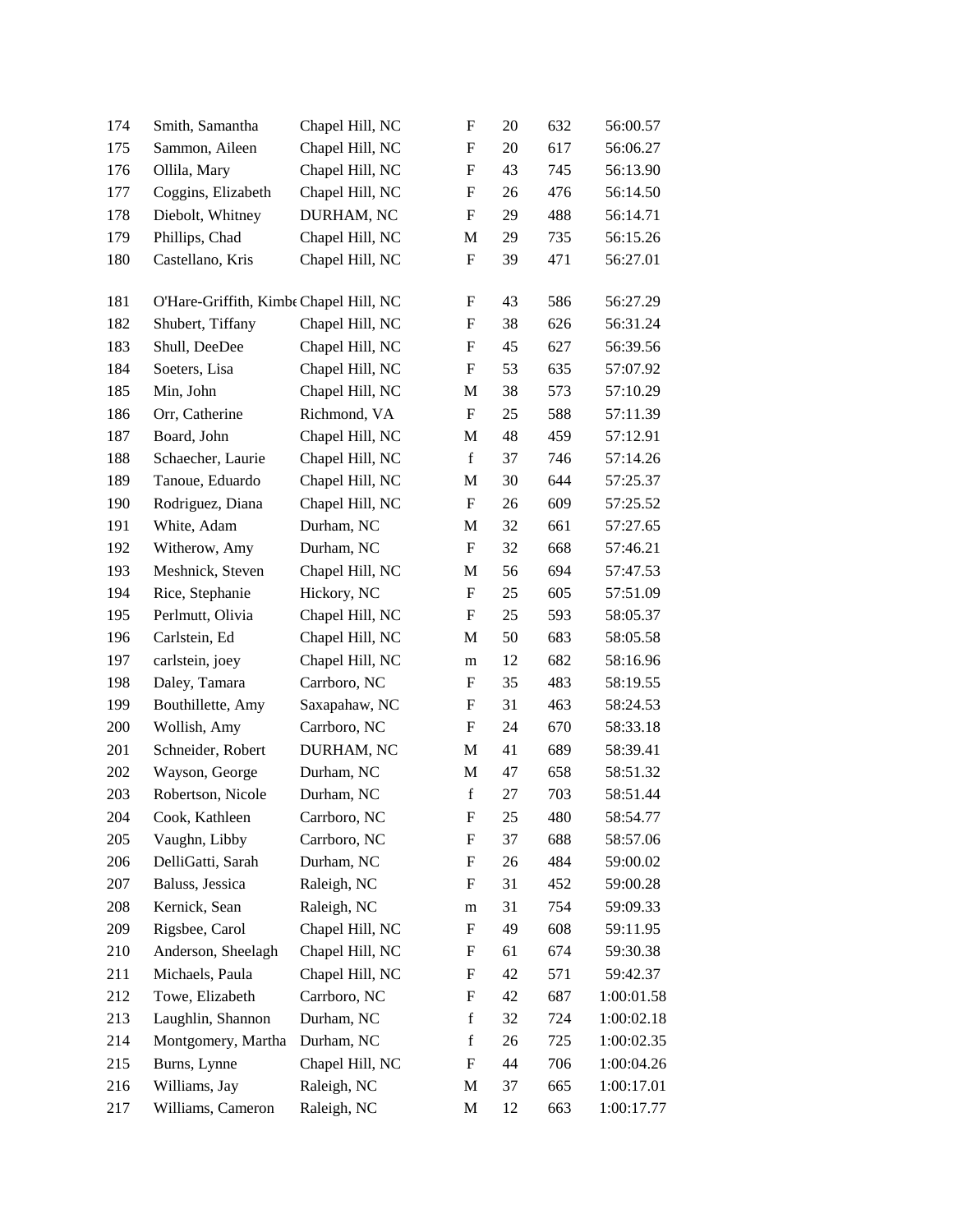| Vila, Tania<br>Raleigh, NC<br>1:00:38.79<br>219<br>F<br>26<br>654<br>Hopkins, Holly<br>Chapel Hill, NC<br>28<br>1:00:44.54<br>220<br>F<br>752<br>Durham, NC<br>1:00:51.17<br>221<br>Serlo, Asli<br>F<br>35<br>621<br>Raleigh, NC<br>31<br>508<br>1:00:56.95<br>222<br>Getty, Kimberly<br>F<br>Wiegerink, Robin<br>Chapel Hill, NC<br>1:01:05.70<br>223<br>F<br>45<br>741<br>Chavez Munoz, Aynara Chapel Hill, NC<br>1:01:06.83<br>224<br>F<br>21<br>472<br>Trapenberg, Gabrielle Chapel Hill, NC<br>1:01:07.99<br>225<br>F<br>26<br>649<br>1:01:08.09<br>226<br>Frantz, Emily<br>Chapel Hill, NC<br>F<br>21<br>502<br>227<br>Horton, Julie<br>1:01:21.38<br>Chapel Hill, NC<br>F<br>52<br>530<br>Chapel Hill, NC<br>1:01:23.08<br>228<br>O'Loughlin, Kathleen<br>F<br>48<br>587<br>Welborn, Lisa<br>Durham, NC<br>229<br>F<br>43<br>755<br>1:01:28.06<br>Peterson, Stephanie<br>1:01:28.80<br>230<br>Pittsboro, NC<br>F<br>26<br>596<br>Hillsborough, NC<br>1:01:32.27<br>231<br>Hackney, Tony<br>52<br>515<br>M<br>1:01:33.35<br>232<br>Isley-Roghelia, Debora DURHAM, NC<br>F<br>46<br>535<br>1:01:34.99<br>233<br>Lawrence, Susan<br>Chapel Hill, NC<br>47<br>550<br>F<br>Arbon, Ami<br>Chapel Hill, NC<br>1:01:38.86<br>234<br>F<br>30<br>447<br>1:01:55.93<br>235<br>Strain, Jacqueline<br>Chapel Hill, NC<br>F<br>21<br>640<br>Hyjek, Beth<br>Selma, NC<br>1:01:57.42<br>236<br>F<br>42<br>533<br>237<br>1:01:59.40<br>Lane, Nancy<br>Chapel Hill, NC<br>F<br>57<br>547<br>Kretchmar, Jennifer<br>Carrboro, NC<br>238<br>F<br>1:02:00.56<br>36<br>545<br>Pollei, Heather<br>Chapel Hill, NC<br>1:02:08.47<br>239<br>F<br>29<br>599<br>1:02:26.02<br>240<br>Wulsin, John<br>Chapel Hill, NC<br>M<br>21<br>672<br>241<br>Deschamps-Laporte, L Chapel Hill, NC<br>M<br>20<br>485<br>1:02:26.79<br>Rogers, Kim<br>Carrboro, NC<br>611<br>1:02:33.39<br>242<br>F<br>37<br>1:02:34.80<br>243<br>Sharpe, Cammie<br>Chapel Hill, NC<br>F<br>28<br>624<br>Chapel Hill, NC<br>1:02:45.24<br>244<br>Marshall, Justin<br>30<br>M<br>563<br>Chapel Hill, NC<br>$\boldsymbol{\mathrm{F}}$<br>1:02:45.48<br>245<br>Marshall, Kristin<br>32<br>564<br>Lanham, Michele<br>Durham, NC<br>1:02:51.74<br>246<br>F<br>26<br>704<br>Smith, Tassi<br>CARY, NC<br>27<br>1:02:51.92<br>247<br>F<br>633<br>Mebane, NC<br>713<br>1:03:06.85<br>248<br>F<br>55<br>hoser, nancy<br>Chapel Hill, NC<br>249<br>Faulkner, Betsy<br>57<br>498<br>1:03:06.86<br>F<br>Drostin, Christina<br>Hillsborough, NC<br>$\mathbf f$<br>250<br>32<br>747<br>1:03:19.25<br>Durham, NC<br>251<br>Leach, Carey<br>551<br>1:03:32.80<br>F<br>36<br>252<br>Rodman, Adam<br>Cary, NC<br>23<br>740<br>1:03:47.36<br>m<br>253<br>Wertley-Rotenberry, Jt Chapel Hill, NC<br>37<br>707<br>1:03:48.44<br>F<br>Bear Creek, NC<br>574<br>1:04:04.39<br>254<br>Mineer, Joyce<br>F<br>42<br>Hogue, Susan<br>255<br>Chapel Hill, NC<br>1:04:08.56<br>F<br>43<br>526<br>Van Ryn, Ria<br>Carrboro, NC<br>256<br>28<br>651<br>1:04:18.26<br>F<br>MacPherson, Meredith CARY, NC<br>1:04:30.30<br>257<br>F<br>24<br>559<br>Barger, Crystal<br>Durham, NC<br>258<br>27<br>453<br>1:04:32.42<br>F<br>259<br>Ross, Allison<br>Chapel Hill, NC<br>46<br>612<br>1:04:32.92<br>F | 218 | Drostin, Michele | Hillsborough, NC | F | 39 | 748 | 1:00:34.83 |
|-----------------------------------------------------------------------------------------------------------------------------------------------------------------------------------------------------------------------------------------------------------------------------------------------------------------------------------------------------------------------------------------------------------------------------------------------------------------------------------------------------------------------------------------------------------------------------------------------------------------------------------------------------------------------------------------------------------------------------------------------------------------------------------------------------------------------------------------------------------------------------------------------------------------------------------------------------------------------------------------------------------------------------------------------------------------------------------------------------------------------------------------------------------------------------------------------------------------------------------------------------------------------------------------------------------------------------------------------------------------------------------------------------------------------------------------------------------------------------------------------------------------------------------------------------------------------------------------------------------------------------------------------------------------------------------------------------------------------------------------------------------------------------------------------------------------------------------------------------------------------------------------------------------------------------------------------------------------------------------------------------------------------------------------------------------------------------------------------------------------------------------------------------------------------------------------------------------------------------------------------------------------------------------------------------------------------------------------------------------------------------------------------------------------------------------------------------------------------------------------------------------------------------------------------------------------------------------------------------------------------------------------------------------------------------------------------------------------------------------------------------------------------------------------------------------------------------------------------------------------------------------------------------------------------------------------------------------------------------------------------------------------------------------------------------------------------------------------------------------------------------------------------------------------------------------------------------------------|-----|------------------|------------------|---|----|-----|------------|
|                                                                                                                                                                                                                                                                                                                                                                                                                                                                                                                                                                                                                                                                                                                                                                                                                                                                                                                                                                                                                                                                                                                                                                                                                                                                                                                                                                                                                                                                                                                                                                                                                                                                                                                                                                                                                                                                                                                                                                                                                                                                                                                                                                                                                                                                                                                                                                                                                                                                                                                                                                                                                                                                                                                                                                                                                                                                                                                                                                                                                                                                                                                                                                                                                 |     |                  |                  |   |    |     |            |
|                                                                                                                                                                                                                                                                                                                                                                                                                                                                                                                                                                                                                                                                                                                                                                                                                                                                                                                                                                                                                                                                                                                                                                                                                                                                                                                                                                                                                                                                                                                                                                                                                                                                                                                                                                                                                                                                                                                                                                                                                                                                                                                                                                                                                                                                                                                                                                                                                                                                                                                                                                                                                                                                                                                                                                                                                                                                                                                                                                                                                                                                                                                                                                                                                 |     |                  |                  |   |    |     |            |
|                                                                                                                                                                                                                                                                                                                                                                                                                                                                                                                                                                                                                                                                                                                                                                                                                                                                                                                                                                                                                                                                                                                                                                                                                                                                                                                                                                                                                                                                                                                                                                                                                                                                                                                                                                                                                                                                                                                                                                                                                                                                                                                                                                                                                                                                                                                                                                                                                                                                                                                                                                                                                                                                                                                                                                                                                                                                                                                                                                                                                                                                                                                                                                                                                 |     |                  |                  |   |    |     |            |
|                                                                                                                                                                                                                                                                                                                                                                                                                                                                                                                                                                                                                                                                                                                                                                                                                                                                                                                                                                                                                                                                                                                                                                                                                                                                                                                                                                                                                                                                                                                                                                                                                                                                                                                                                                                                                                                                                                                                                                                                                                                                                                                                                                                                                                                                                                                                                                                                                                                                                                                                                                                                                                                                                                                                                                                                                                                                                                                                                                                                                                                                                                                                                                                                                 |     |                  |                  |   |    |     |            |
|                                                                                                                                                                                                                                                                                                                                                                                                                                                                                                                                                                                                                                                                                                                                                                                                                                                                                                                                                                                                                                                                                                                                                                                                                                                                                                                                                                                                                                                                                                                                                                                                                                                                                                                                                                                                                                                                                                                                                                                                                                                                                                                                                                                                                                                                                                                                                                                                                                                                                                                                                                                                                                                                                                                                                                                                                                                                                                                                                                                                                                                                                                                                                                                                                 |     |                  |                  |   |    |     |            |
|                                                                                                                                                                                                                                                                                                                                                                                                                                                                                                                                                                                                                                                                                                                                                                                                                                                                                                                                                                                                                                                                                                                                                                                                                                                                                                                                                                                                                                                                                                                                                                                                                                                                                                                                                                                                                                                                                                                                                                                                                                                                                                                                                                                                                                                                                                                                                                                                                                                                                                                                                                                                                                                                                                                                                                                                                                                                                                                                                                                                                                                                                                                                                                                                                 |     |                  |                  |   |    |     |            |
|                                                                                                                                                                                                                                                                                                                                                                                                                                                                                                                                                                                                                                                                                                                                                                                                                                                                                                                                                                                                                                                                                                                                                                                                                                                                                                                                                                                                                                                                                                                                                                                                                                                                                                                                                                                                                                                                                                                                                                                                                                                                                                                                                                                                                                                                                                                                                                                                                                                                                                                                                                                                                                                                                                                                                                                                                                                                                                                                                                                                                                                                                                                                                                                                                 |     |                  |                  |   |    |     |            |
|                                                                                                                                                                                                                                                                                                                                                                                                                                                                                                                                                                                                                                                                                                                                                                                                                                                                                                                                                                                                                                                                                                                                                                                                                                                                                                                                                                                                                                                                                                                                                                                                                                                                                                                                                                                                                                                                                                                                                                                                                                                                                                                                                                                                                                                                                                                                                                                                                                                                                                                                                                                                                                                                                                                                                                                                                                                                                                                                                                                                                                                                                                                                                                                                                 |     |                  |                  |   |    |     |            |
|                                                                                                                                                                                                                                                                                                                                                                                                                                                                                                                                                                                                                                                                                                                                                                                                                                                                                                                                                                                                                                                                                                                                                                                                                                                                                                                                                                                                                                                                                                                                                                                                                                                                                                                                                                                                                                                                                                                                                                                                                                                                                                                                                                                                                                                                                                                                                                                                                                                                                                                                                                                                                                                                                                                                                                                                                                                                                                                                                                                                                                                                                                                                                                                                                 |     |                  |                  |   |    |     |            |
|                                                                                                                                                                                                                                                                                                                                                                                                                                                                                                                                                                                                                                                                                                                                                                                                                                                                                                                                                                                                                                                                                                                                                                                                                                                                                                                                                                                                                                                                                                                                                                                                                                                                                                                                                                                                                                                                                                                                                                                                                                                                                                                                                                                                                                                                                                                                                                                                                                                                                                                                                                                                                                                                                                                                                                                                                                                                                                                                                                                                                                                                                                                                                                                                                 |     |                  |                  |   |    |     |            |
|                                                                                                                                                                                                                                                                                                                                                                                                                                                                                                                                                                                                                                                                                                                                                                                                                                                                                                                                                                                                                                                                                                                                                                                                                                                                                                                                                                                                                                                                                                                                                                                                                                                                                                                                                                                                                                                                                                                                                                                                                                                                                                                                                                                                                                                                                                                                                                                                                                                                                                                                                                                                                                                                                                                                                                                                                                                                                                                                                                                                                                                                                                                                                                                                                 |     |                  |                  |   |    |     |            |
|                                                                                                                                                                                                                                                                                                                                                                                                                                                                                                                                                                                                                                                                                                                                                                                                                                                                                                                                                                                                                                                                                                                                                                                                                                                                                                                                                                                                                                                                                                                                                                                                                                                                                                                                                                                                                                                                                                                                                                                                                                                                                                                                                                                                                                                                                                                                                                                                                                                                                                                                                                                                                                                                                                                                                                                                                                                                                                                                                                                                                                                                                                                                                                                                                 |     |                  |                  |   |    |     |            |
|                                                                                                                                                                                                                                                                                                                                                                                                                                                                                                                                                                                                                                                                                                                                                                                                                                                                                                                                                                                                                                                                                                                                                                                                                                                                                                                                                                                                                                                                                                                                                                                                                                                                                                                                                                                                                                                                                                                                                                                                                                                                                                                                                                                                                                                                                                                                                                                                                                                                                                                                                                                                                                                                                                                                                                                                                                                                                                                                                                                                                                                                                                                                                                                                                 |     |                  |                  |   |    |     |            |
|                                                                                                                                                                                                                                                                                                                                                                                                                                                                                                                                                                                                                                                                                                                                                                                                                                                                                                                                                                                                                                                                                                                                                                                                                                                                                                                                                                                                                                                                                                                                                                                                                                                                                                                                                                                                                                                                                                                                                                                                                                                                                                                                                                                                                                                                                                                                                                                                                                                                                                                                                                                                                                                                                                                                                                                                                                                                                                                                                                                                                                                                                                                                                                                                                 |     |                  |                  |   |    |     |            |
|                                                                                                                                                                                                                                                                                                                                                                                                                                                                                                                                                                                                                                                                                                                                                                                                                                                                                                                                                                                                                                                                                                                                                                                                                                                                                                                                                                                                                                                                                                                                                                                                                                                                                                                                                                                                                                                                                                                                                                                                                                                                                                                                                                                                                                                                                                                                                                                                                                                                                                                                                                                                                                                                                                                                                                                                                                                                                                                                                                                                                                                                                                                                                                                                                 |     |                  |                  |   |    |     |            |
|                                                                                                                                                                                                                                                                                                                                                                                                                                                                                                                                                                                                                                                                                                                                                                                                                                                                                                                                                                                                                                                                                                                                                                                                                                                                                                                                                                                                                                                                                                                                                                                                                                                                                                                                                                                                                                                                                                                                                                                                                                                                                                                                                                                                                                                                                                                                                                                                                                                                                                                                                                                                                                                                                                                                                                                                                                                                                                                                                                                                                                                                                                                                                                                                                 |     |                  |                  |   |    |     |            |
|                                                                                                                                                                                                                                                                                                                                                                                                                                                                                                                                                                                                                                                                                                                                                                                                                                                                                                                                                                                                                                                                                                                                                                                                                                                                                                                                                                                                                                                                                                                                                                                                                                                                                                                                                                                                                                                                                                                                                                                                                                                                                                                                                                                                                                                                                                                                                                                                                                                                                                                                                                                                                                                                                                                                                                                                                                                                                                                                                                                                                                                                                                                                                                                                                 |     |                  |                  |   |    |     |            |
|                                                                                                                                                                                                                                                                                                                                                                                                                                                                                                                                                                                                                                                                                                                                                                                                                                                                                                                                                                                                                                                                                                                                                                                                                                                                                                                                                                                                                                                                                                                                                                                                                                                                                                                                                                                                                                                                                                                                                                                                                                                                                                                                                                                                                                                                                                                                                                                                                                                                                                                                                                                                                                                                                                                                                                                                                                                                                                                                                                                                                                                                                                                                                                                                                 |     |                  |                  |   |    |     |            |
|                                                                                                                                                                                                                                                                                                                                                                                                                                                                                                                                                                                                                                                                                                                                                                                                                                                                                                                                                                                                                                                                                                                                                                                                                                                                                                                                                                                                                                                                                                                                                                                                                                                                                                                                                                                                                                                                                                                                                                                                                                                                                                                                                                                                                                                                                                                                                                                                                                                                                                                                                                                                                                                                                                                                                                                                                                                                                                                                                                                                                                                                                                                                                                                                                 |     |                  |                  |   |    |     |            |
|                                                                                                                                                                                                                                                                                                                                                                                                                                                                                                                                                                                                                                                                                                                                                                                                                                                                                                                                                                                                                                                                                                                                                                                                                                                                                                                                                                                                                                                                                                                                                                                                                                                                                                                                                                                                                                                                                                                                                                                                                                                                                                                                                                                                                                                                                                                                                                                                                                                                                                                                                                                                                                                                                                                                                                                                                                                                                                                                                                                                                                                                                                                                                                                                                 |     |                  |                  |   |    |     |            |
|                                                                                                                                                                                                                                                                                                                                                                                                                                                                                                                                                                                                                                                                                                                                                                                                                                                                                                                                                                                                                                                                                                                                                                                                                                                                                                                                                                                                                                                                                                                                                                                                                                                                                                                                                                                                                                                                                                                                                                                                                                                                                                                                                                                                                                                                                                                                                                                                                                                                                                                                                                                                                                                                                                                                                                                                                                                                                                                                                                                                                                                                                                                                                                                                                 |     |                  |                  |   |    |     |            |
|                                                                                                                                                                                                                                                                                                                                                                                                                                                                                                                                                                                                                                                                                                                                                                                                                                                                                                                                                                                                                                                                                                                                                                                                                                                                                                                                                                                                                                                                                                                                                                                                                                                                                                                                                                                                                                                                                                                                                                                                                                                                                                                                                                                                                                                                                                                                                                                                                                                                                                                                                                                                                                                                                                                                                                                                                                                                                                                                                                                                                                                                                                                                                                                                                 |     |                  |                  |   |    |     |            |
|                                                                                                                                                                                                                                                                                                                                                                                                                                                                                                                                                                                                                                                                                                                                                                                                                                                                                                                                                                                                                                                                                                                                                                                                                                                                                                                                                                                                                                                                                                                                                                                                                                                                                                                                                                                                                                                                                                                                                                                                                                                                                                                                                                                                                                                                                                                                                                                                                                                                                                                                                                                                                                                                                                                                                                                                                                                                                                                                                                                                                                                                                                                                                                                                                 |     |                  |                  |   |    |     |            |
|                                                                                                                                                                                                                                                                                                                                                                                                                                                                                                                                                                                                                                                                                                                                                                                                                                                                                                                                                                                                                                                                                                                                                                                                                                                                                                                                                                                                                                                                                                                                                                                                                                                                                                                                                                                                                                                                                                                                                                                                                                                                                                                                                                                                                                                                                                                                                                                                                                                                                                                                                                                                                                                                                                                                                                                                                                                                                                                                                                                                                                                                                                                                                                                                                 |     |                  |                  |   |    |     |            |
|                                                                                                                                                                                                                                                                                                                                                                                                                                                                                                                                                                                                                                                                                                                                                                                                                                                                                                                                                                                                                                                                                                                                                                                                                                                                                                                                                                                                                                                                                                                                                                                                                                                                                                                                                                                                                                                                                                                                                                                                                                                                                                                                                                                                                                                                                                                                                                                                                                                                                                                                                                                                                                                                                                                                                                                                                                                                                                                                                                                                                                                                                                                                                                                                                 |     |                  |                  |   |    |     |            |
|                                                                                                                                                                                                                                                                                                                                                                                                                                                                                                                                                                                                                                                                                                                                                                                                                                                                                                                                                                                                                                                                                                                                                                                                                                                                                                                                                                                                                                                                                                                                                                                                                                                                                                                                                                                                                                                                                                                                                                                                                                                                                                                                                                                                                                                                                                                                                                                                                                                                                                                                                                                                                                                                                                                                                                                                                                                                                                                                                                                                                                                                                                                                                                                                                 |     |                  |                  |   |    |     |            |
|                                                                                                                                                                                                                                                                                                                                                                                                                                                                                                                                                                                                                                                                                                                                                                                                                                                                                                                                                                                                                                                                                                                                                                                                                                                                                                                                                                                                                                                                                                                                                                                                                                                                                                                                                                                                                                                                                                                                                                                                                                                                                                                                                                                                                                                                                                                                                                                                                                                                                                                                                                                                                                                                                                                                                                                                                                                                                                                                                                                                                                                                                                                                                                                                                 |     |                  |                  |   |    |     |            |
|                                                                                                                                                                                                                                                                                                                                                                                                                                                                                                                                                                                                                                                                                                                                                                                                                                                                                                                                                                                                                                                                                                                                                                                                                                                                                                                                                                                                                                                                                                                                                                                                                                                                                                                                                                                                                                                                                                                                                                                                                                                                                                                                                                                                                                                                                                                                                                                                                                                                                                                                                                                                                                                                                                                                                                                                                                                                                                                                                                                                                                                                                                                                                                                                                 |     |                  |                  |   |    |     |            |
|                                                                                                                                                                                                                                                                                                                                                                                                                                                                                                                                                                                                                                                                                                                                                                                                                                                                                                                                                                                                                                                                                                                                                                                                                                                                                                                                                                                                                                                                                                                                                                                                                                                                                                                                                                                                                                                                                                                                                                                                                                                                                                                                                                                                                                                                                                                                                                                                                                                                                                                                                                                                                                                                                                                                                                                                                                                                                                                                                                                                                                                                                                                                                                                                                 |     |                  |                  |   |    |     |            |
|                                                                                                                                                                                                                                                                                                                                                                                                                                                                                                                                                                                                                                                                                                                                                                                                                                                                                                                                                                                                                                                                                                                                                                                                                                                                                                                                                                                                                                                                                                                                                                                                                                                                                                                                                                                                                                                                                                                                                                                                                                                                                                                                                                                                                                                                                                                                                                                                                                                                                                                                                                                                                                                                                                                                                                                                                                                                                                                                                                                                                                                                                                                                                                                                                 |     |                  |                  |   |    |     |            |
|                                                                                                                                                                                                                                                                                                                                                                                                                                                                                                                                                                                                                                                                                                                                                                                                                                                                                                                                                                                                                                                                                                                                                                                                                                                                                                                                                                                                                                                                                                                                                                                                                                                                                                                                                                                                                                                                                                                                                                                                                                                                                                                                                                                                                                                                                                                                                                                                                                                                                                                                                                                                                                                                                                                                                                                                                                                                                                                                                                                                                                                                                                                                                                                                                 |     |                  |                  |   |    |     |            |
|                                                                                                                                                                                                                                                                                                                                                                                                                                                                                                                                                                                                                                                                                                                                                                                                                                                                                                                                                                                                                                                                                                                                                                                                                                                                                                                                                                                                                                                                                                                                                                                                                                                                                                                                                                                                                                                                                                                                                                                                                                                                                                                                                                                                                                                                                                                                                                                                                                                                                                                                                                                                                                                                                                                                                                                                                                                                                                                                                                                                                                                                                                                                                                                                                 |     |                  |                  |   |    |     |            |
|                                                                                                                                                                                                                                                                                                                                                                                                                                                                                                                                                                                                                                                                                                                                                                                                                                                                                                                                                                                                                                                                                                                                                                                                                                                                                                                                                                                                                                                                                                                                                                                                                                                                                                                                                                                                                                                                                                                                                                                                                                                                                                                                                                                                                                                                                                                                                                                                                                                                                                                                                                                                                                                                                                                                                                                                                                                                                                                                                                                                                                                                                                                                                                                                                 |     |                  |                  |   |    |     |            |
|                                                                                                                                                                                                                                                                                                                                                                                                                                                                                                                                                                                                                                                                                                                                                                                                                                                                                                                                                                                                                                                                                                                                                                                                                                                                                                                                                                                                                                                                                                                                                                                                                                                                                                                                                                                                                                                                                                                                                                                                                                                                                                                                                                                                                                                                                                                                                                                                                                                                                                                                                                                                                                                                                                                                                                                                                                                                                                                                                                                                                                                                                                                                                                                                                 |     |                  |                  |   |    |     |            |
|                                                                                                                                                                                                                                                                                                                                                                                                                                                                                                                                                                                                                                                                                                                                                                                                                                                                                                                                                                                                                                                                                                                                                                                                                                                                                                                                                                                                                                                                                                                                                                                                                                                                                                                                                                                                                                                                                                                                                                                                                                                                                                                                                                                                                                                                                                                                                                                                                                                                                                                                                                                                                                                                                                                                                                                                                                                                                                                                                                                                                                                                                                                                                                                                                 |     |                  |                  |   |    |     |            |
|                                                                                                                                                                                                                                                                                                                                                                                                                                                                                                                                                                                                                                                                                                                                                                                                                                                                                                                                                                                                                                                                                                                                                                                                                                                                                                                                                                                                                                                                                                                                                                                                                                                                                                                                                                                                                                                                                                                                                                                                                                                                                                                                                                                                                                                                                                                                                                                                                                                                                                                                                                                                                                                                                                                                                                                                                                                                                                                                                                                                                                                                                                                                                                                                                 |     |                  |                  |   |    |     |            |
|                                                                                                                                                                                                                                                                                                                                                                                                                                                                                                                                                                                                                                                                                                                                                                                                                                                                                                                                                                                                                                                                                                                                                                                                                                                                                                                                                                                                                                                                                                                                                                                                                                                                                                                                                                                                                                                                                                                                                                                                                                                                                                                                                                                                                                                                                                                                                                                                                                                                                                                                                                                                                                                                                                                                                                                                                                                                                                                                                                                                                                                                                                                                                                                                                 |     |                  |                  |   |    |     |            |
|                                                                                                                                                                                                                                                                                                                                                                                                                                                                                                                                                                                                                                                                                                                                                                                                                                                                                                                                                                                                                                                                                                                                                                                                                                                                                                                                                                                                                                                                                                                                                                                                                                                                                                                                                                                                                                                                                                                                                                                                                                                                                                                                                                                                                                                                                                                                                                                                                                                                                                                                                                                                                                                                                                                                                                                                                                                                                                                                                                                                                                                                                                                                                                                                                 |     |                  |                  |   |    |     |            |
|                                                                                                                                                                                                                                                                                                                                                                                                                                                                                                                                                                                                                                                                                                                                                                                                                                                                                                                                                                                                                                                                                                                                                                                                                                                                                                                                                                                                                                                                                                                                                                                                                                                                                                                                                                                                                                                                                                                                                                                                                                                                                                                                                                                                                                                                                                                                                                                                                                                                                                                                                                                                                                                                                                                                                                                                                                                                                                                                                                                                                                                                                                                                                                                                                 |     |                  |                  |   |    |     |            |
|                                                                                                                                                                                                                                                                                                                                                                                                                                                                                                                                                                                                                                                                                                                                                                                                                                                                                                                                                                                                                                                                                                                                                                                                                                                                                                                                                                                                                                                                                                                                                                                                                                                                                                                                                                                                                                                                                                                                                                                                                                                                                                                                                                                                                                                                                                                                                                                                                                                                                                                                                                                                                                                                                                                                                                                                                                                                                                                                                                                                                                                                                                                                                                                                                 |     |                  |                  |   |    |     |            |
|                                                                                                                                                                                                                                                                                                                                                                                                                                                                                                                                                                                                                                                                                                                                                                                                                                                                                                                                                                                                                                                                                                                                                                                                                                                                                                                                                                                                                                                                                                                                                                                                                                                                                                                                                                                                                                                                                                                                                                                                                                                                                                                                                                                                                                                                                                                                                                                                                                                                                                                                                                                                                                                                                                                                                                                                                                                                                                                                                                                                                                                                                                                                                                                                                 |     |                  |                  |   |    |     |            |